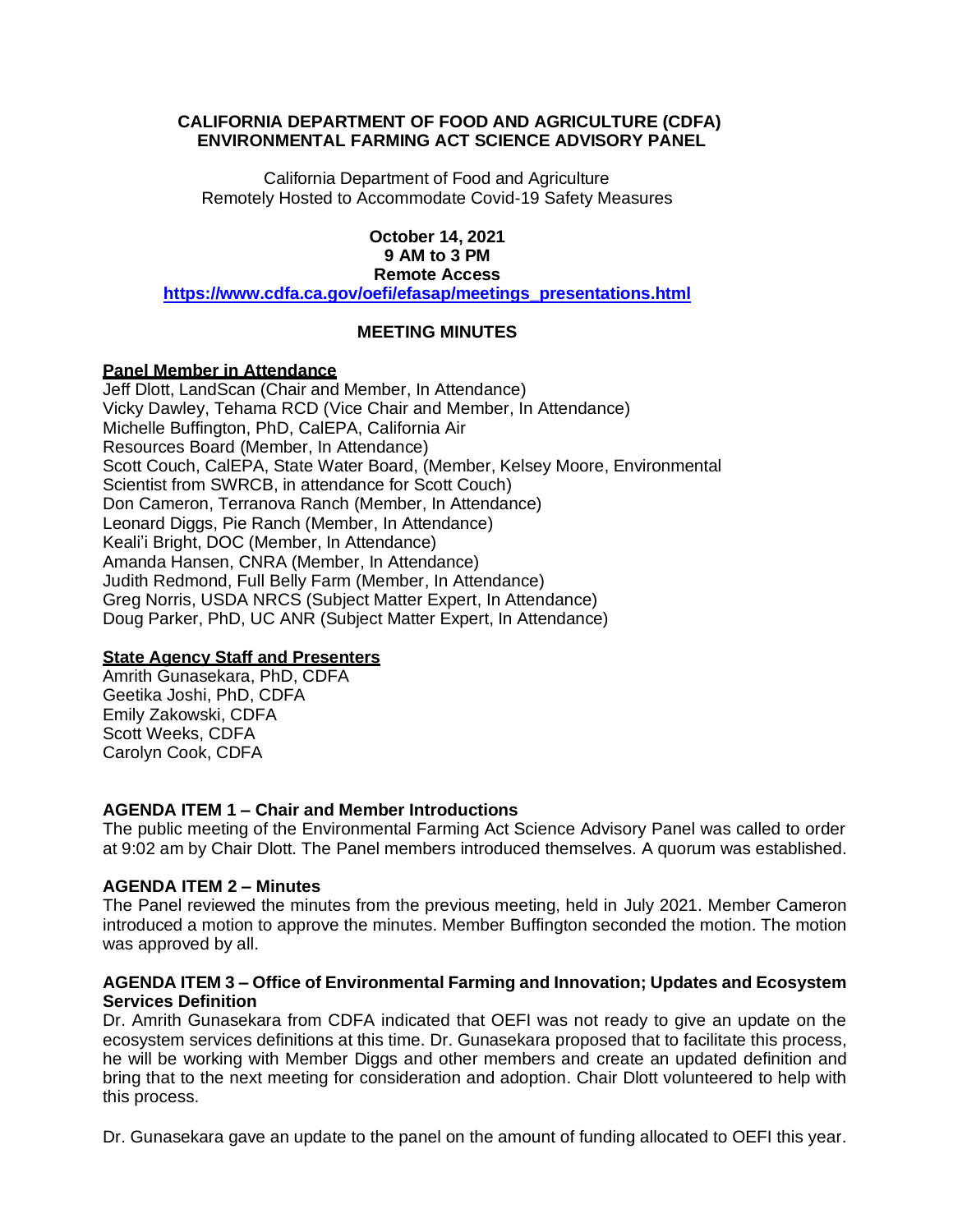He indicated that any new programs developed as a result of the funding will be brought before the Panel during development. For the State Water Efficiency and Enhancement Program, \$100 million was allocated between 2021-2023 through General Funds. The SWEEP solicitation will be released soon, and CDFA staff will discuss SWEEP public comments later during this meeting. Since 2014, \$80.5 million has been awarded through SWEEP, totaling in 828 projects. In addition, five percent or no less than \$5 million will be used for technical assistance grants. The amount appropriated is available for encumbrance until June 30, 2023. Chair Dlott asked a question in regard to having enough staffing to account for the additional funds. Dr. Gunasekara indicated that the SWEEP program staff would not be expanding because these are one-time funds and not continuous appropriations. To help with and distribute the workload, the application window is being expanded from 2 months to 4 months and will be a first come first serve process.

 The Healthy Soils Program was allocated \$160 million between 2021-2023 from General Funds and CCI funds. Since 2017, \$40.7 million has been awarded to the HSP, totaling in 657 projects. The amount appropriated is available for encumbrance or expenditure until June 30, 2023 and liquidation until June 30, 2027. Member Redmond asked a question in regard to having enough staffing to account for the additional funds. Dr. Gunasekara indicated that the HSP staff would not be expanding because these are one-time funds and not continuous appropriations. To help with the workload, the application window is being expanded to 4 months, and will be a first come first serve process. Member Redmond indicated that she reviewed the public comments and wanted to flag that there were several letters flagging staffing delays. Chair Dlott indicated that this topic will be discussed more in depth during the HSP agenda item.

 The Alternative Manure Management Practices Program was allocated \$80 million between 2021- 2023 in General Funds. Since 2017, \$68.3 million has been awarded, totaling in 116 projects.

 The Conservation Agriculture Planning Grants Program was allocated \$39 million between 2021- 2023 in General Funds. Member Redmond asked how the \$7 million for organic transition will be handled. Dr. Gunasekara indicated that the funds will be used for the organic transition plans first, and any remaining funds will be used on other project practices.

 The Pollinator Habitat Program was allocated \$30 million between 2021-2023 in General Funds. Dr. Gunasekara indicated that this is currently housed under the "Biodiversity" branch in OEFI. An additional \$10 million allocation will go towards research work. An allocation of \$5 million was awarded to go towards Technical Assistance to assist farmers and ranchers with on-farm water efficiency needs.

 The new Cannabis Appellations Program is in the process of developing rulemaking for this program, and there was an allocation of \$9 million in General Funds to implement a cannabis pilot project. Currently cannabis is not an eligible crop to be funded in OEFI incentive programs.

#### **AGENDA ITEM 4 – Conservation Agricultural Planning Grants Program (CAPGP); Updates**

 Presentation by Emily Zakowski from CDFA. The program is currently in its second round of public comments. Ms. Zakowski presented on the background of the program, applicant eligibility, and public comments. Ms. Zakowski provided a summary of public comments; 84 total were received, 42 were unique, and 10 comments were accepted. Key changes covered a number of topics including expanding eligible applicants, and applications being on a competitive basis. Dr. Gunasekara followed up to clarify that they are still determining the costs for the development of carbon farm plans. He indicated that the cost caps specified in the request for grant applications might increase if needed to account for the costs of the carbon farm planning work.

 Expert Norris asked to review the different CAPs possible and asked what the \$7 million would focus on. Dr. Gunasekara clarified that the funding will go towards supporting organic system planning (CAP 138). It was also clarified that if all the \$7 million is not spent towards organic system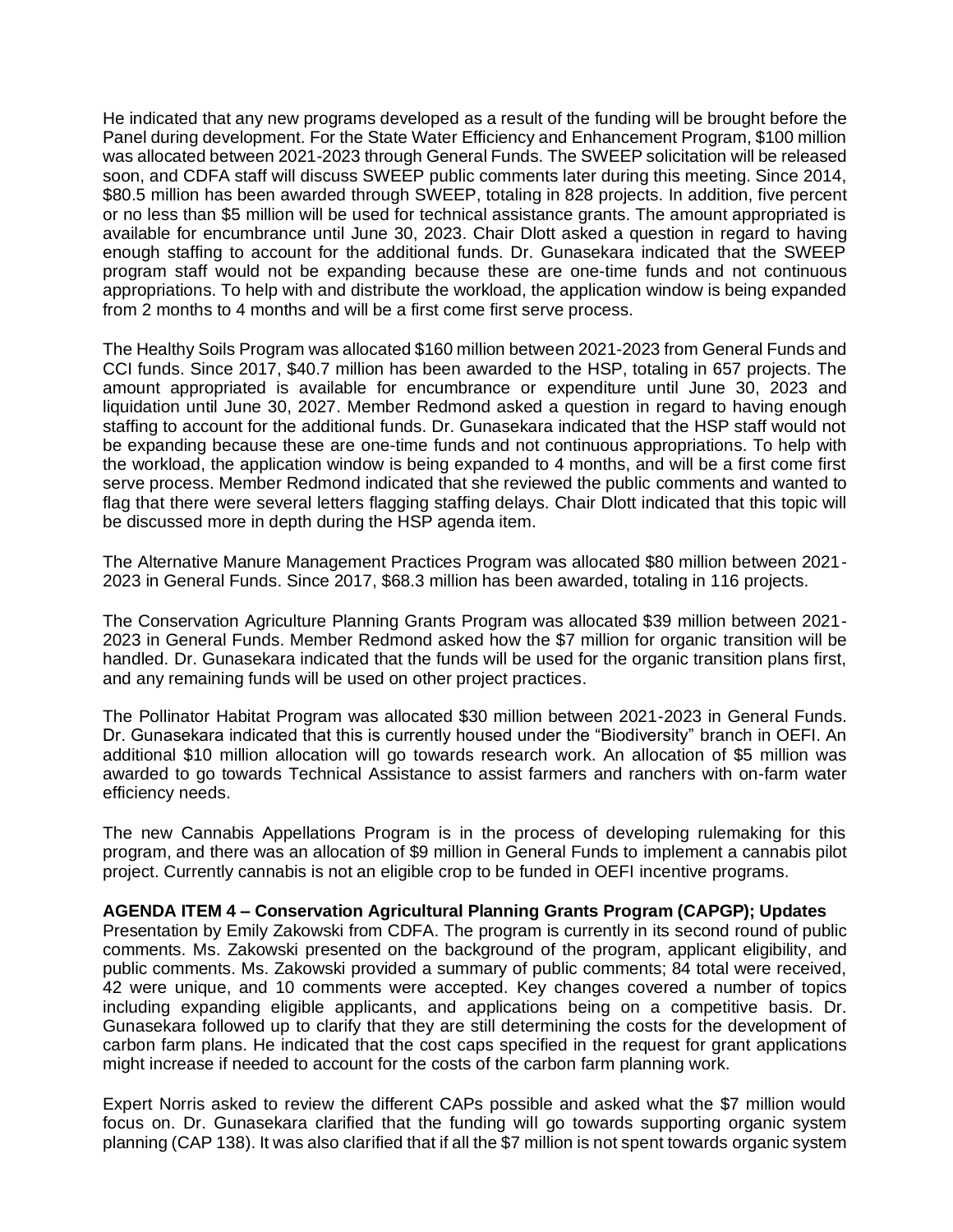planning (CAP 138), it will go towards other planning activities. Expert Norris commented on USDA NRCS' experience working with these plans. He indicated that there is more interest in other plans like irrigation management, and grazing management plans. He indicated that with regulations like SGMA there will be more interest in funding for the development of mandatory plans.

# **AGENDA ITEM 5 – State Water Efficiency and Enhancement Program (SWEEP); Updates -**

 Presentation by Scott Weeks from CDFA. Dr. Gunasekara introduced the State Water Efficiency and Enhancement Program. Dr. Gunasekara noted that public comments are now posted online. Mr. Weeks provided an update on the funding timeline for the solicitation release – the solicitation is expected to be released October 2021 and have a 4-month review period. Mr. Weeks presented an overview of the major changes to the draft request for grant applications for the program including first-come, first-serve application review, addition of priority populations, addition of sub-surface drip irrigation of manure effluent practice, funding cap increase to \$200,000, and some changes to additional considerations. Mr. Weeks discussed the review process for grant acceptance including the administrative review and technical review. Mr. Weeks shared other information on the program requirements. Dr. Gunasekara commented in regard to public comment on the increased cap in that it will decrease the number of grants and help with administrative functions.

 Member Redmond inquired about application amount and number, noting that it is the goal to facilitate all grants do not limit the number of grants. Member Redmond also noted the Technical Assistance Providers had comments that the rolling application process is not conducive for small farms and financially disadvantaged farmers. Expert Parker questioned if rolling applications won't be a problem with the large budget increase, this may address the issue. Member Buffington provided a comment on options for dealing with equity in grant application process and suggested a lottery system which would remove the time constraint. Dr. Gunasekara noted that the funding for 2021-2022 is unprecedented and CDFA is addressing the increase in funding with the longer application window and rolling application process which will help the technical assistance providers, grant applicants, and CDFA staff. Expert Parker suggested that CDFA looking at allocations when halfway through funding and assess the equity of granted projects. Dr. Gunasekara noted that CDFA will be looking at equity and funding during the entire application period due to certain program requirements.

 Member Diggs suggested CDFA needs to expand in-reach to disadvantaged communities using technical assistance providers to maximize impact. Chair Dlott asked if CDFA tracks success of technical assistance providers on the grants they assist with. Dr. Gunasekara indicating yes to the tracking of technical assistance providers, and also added that CDFA is working with technical assistance providers to increase the technical assistance response time. Member Hansen flagged for the group that the natural and working lands climate smart strategy has been released and has recommendations for how to scale implementation, especially related to regional technical assistance/capacity. Member Cameron inquired about the potential to link or list technical assistance providers within the application to facilitate connection to assistance. Dr. Gunasekara thanked Member Cameron for this suggestion and stated that CDFA will follow through on this suggestion.

 Member Redmond indicated she was happy to hear that the funding has increased for this round and inquired about non-CCI funding allocation that may be able to be used more freely to address equity issues. Member Redmond suggested an ad-hoc subcommittee to look at General Fund use to address equity issues in climate-smart ag programs.

 Chair Dlott requested to close the discussion on the rolling application and added that this year is a pilot trial for working with the large budget increase.

 Member Redmond inquired about the categorizing of rolling applications as an informational item. Chair Dlott stated that the role of the committee is not to detail program functionality, but to discuss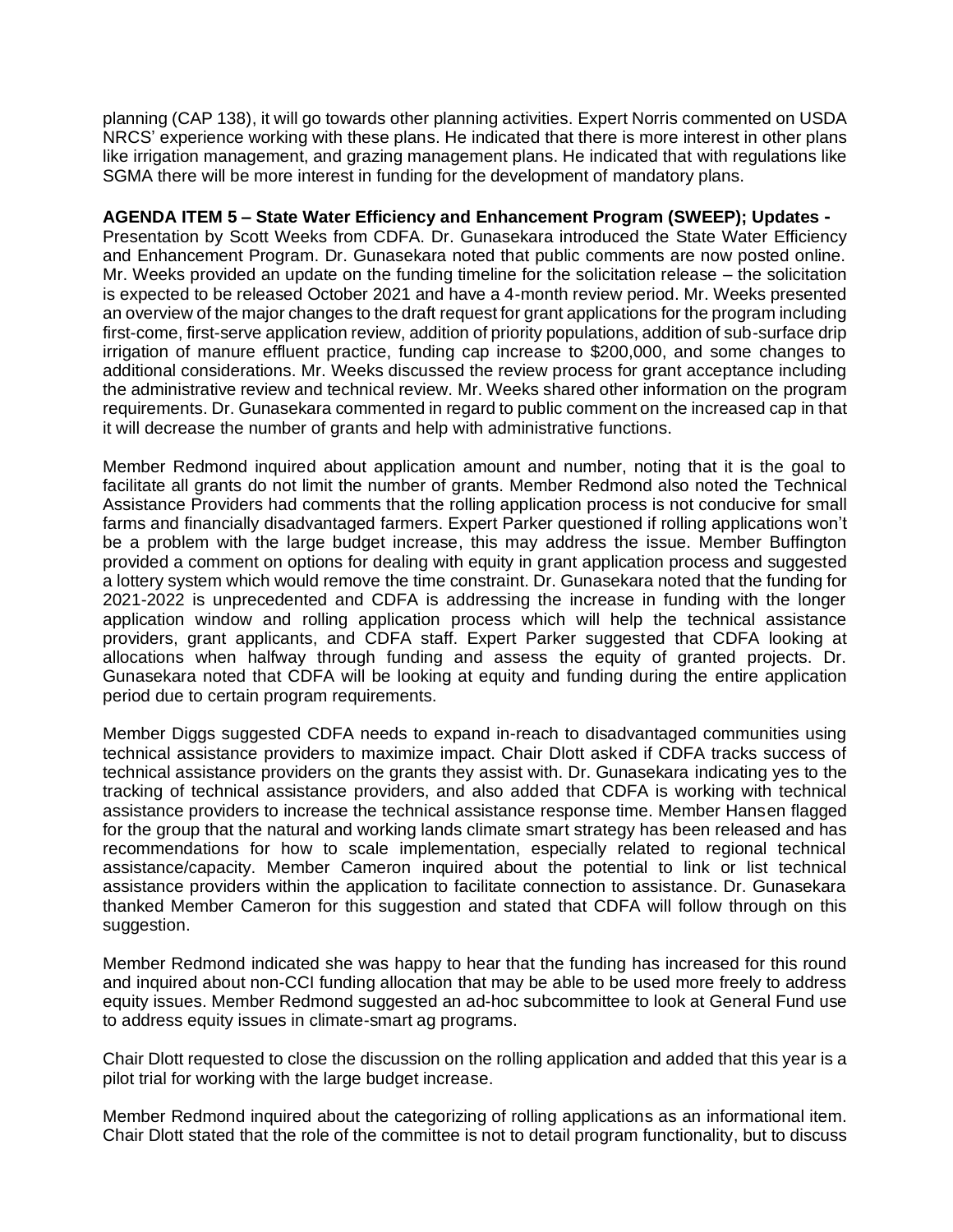framework of these programs. Dr. Gunasekara agreed with the role of the committee and overview suggestions that CDFA can follow up on. Dr. Gunasekara stated these changes would be run by the Secretary but not put out for another 30-day public comment period because of urgency in getting the funding allocated for SWEEP and HSP. Dr. Gunasekara stated that the grant agreements should be signed by June  $30<sup>th</sup>$ , 2022. Member Redmond thanked CDFA for their responsiveness to public comment and the committee suggestions but emphasized that the technical assistance and community groups have to have their comments be listened to and considered at some point.

 Chair Dlott stated the importance of this discussion and emphasized the flexibility on addressing the public comments. Member Hansen asked Dr. Gunasekara how CDFA will address public comments that came in and how they will be incorporated into the programs. Dr. Gunasekara replied that public comments that can be easily incorporated are included in this year's solicitation but comments which require further work are explored and incorporated into later solicitations if found possible. Member Hansen requested a reminder for the scope of the panel's engagement. Dr. Gunasekara clarified that the framework of these grant programs is run through the Science Panel and when major changes are voted through, these changes are then run by the Secretary and incorporated.

 Chair Dlott summarized the state of the conversation around public comment suggestions including rolling admission and removal of GHG requirements. Member Dawley stated that they are reluctant to drop GHG requirements from the SWEEP program given today's climate crisis. Member Cameron agreed with Member Dawley. Chair Dlott would like Expert or Liaison input on GHG requirements. Expert Parker explained there are no GHG savings with surface water currently and that the logistics for assessing this are complicated but could be evaluated. Member Cameron described a drip system example from Imperial Valley as one desert program that did fit well in SWEEP. Dr. Gunasekara added to Member Parker's comments by remarking water savings and GHG savings are limited to the grantee's farm boundary because these savings are difficult to calculate at larger scales. Chair Dlott ended the discussion and moved to address the next agenda item.

### **AGENDA ITEM 6 – Healthy Soils Program (HSP); Updates**

 Dr. Joshi greeted members and provided an overview on next steps, proposed HSP updates, and public comments on the Healthy Soils Program but emphasized the team is still working on the responses to these comments. Dr. Joshi provided updates to the Healthy Soils Program including eligibility and exclusions, program requirements, project verification requirements, CDFA HSP RePlan Tool, Comet Planner Tool, Electronic Application Platform, Incentives Program payment rates, and changes to outreach requirements and types of demonstration projects. Dr. Joshi stated draft request for grant applications was available for public comment September 9 – September 23<sup>rd</sup>, 2021 and will provide the committee an overview of the received public comments.

 Dr. Joshi provided an overview of public comments that pertained to both incentive and demonstration projects which addressed eligibility, practices, program requirements, scope, funding, reporting, and miscellaneous. Dr. Joshi also described suggestions to program requirements including clarification on practices, additional practices added, and reducing reporting requirements or making reporting requirements to be more flexible. Dr. Joshi also highlighted requests for translation of program materials into other languages, regional variation in costs, invest in state technical support to farmers. Dr. Joshi also covered comments specific to incentive programs. Dr. Joshi mentioned demonstration specific comments which involved potential extension of projects to 3-4 years, additions of new practices, allowing Type A demonstration projects to only cover potential practices, clarification and reduction of outreach requirements, clarification on past performance evaluation for grantees.

 Dr. Joshi outlined HSP next steps which include posting responses to public comments on the HSP website, host technical assistance program and UCCE trainings in October 2021, release the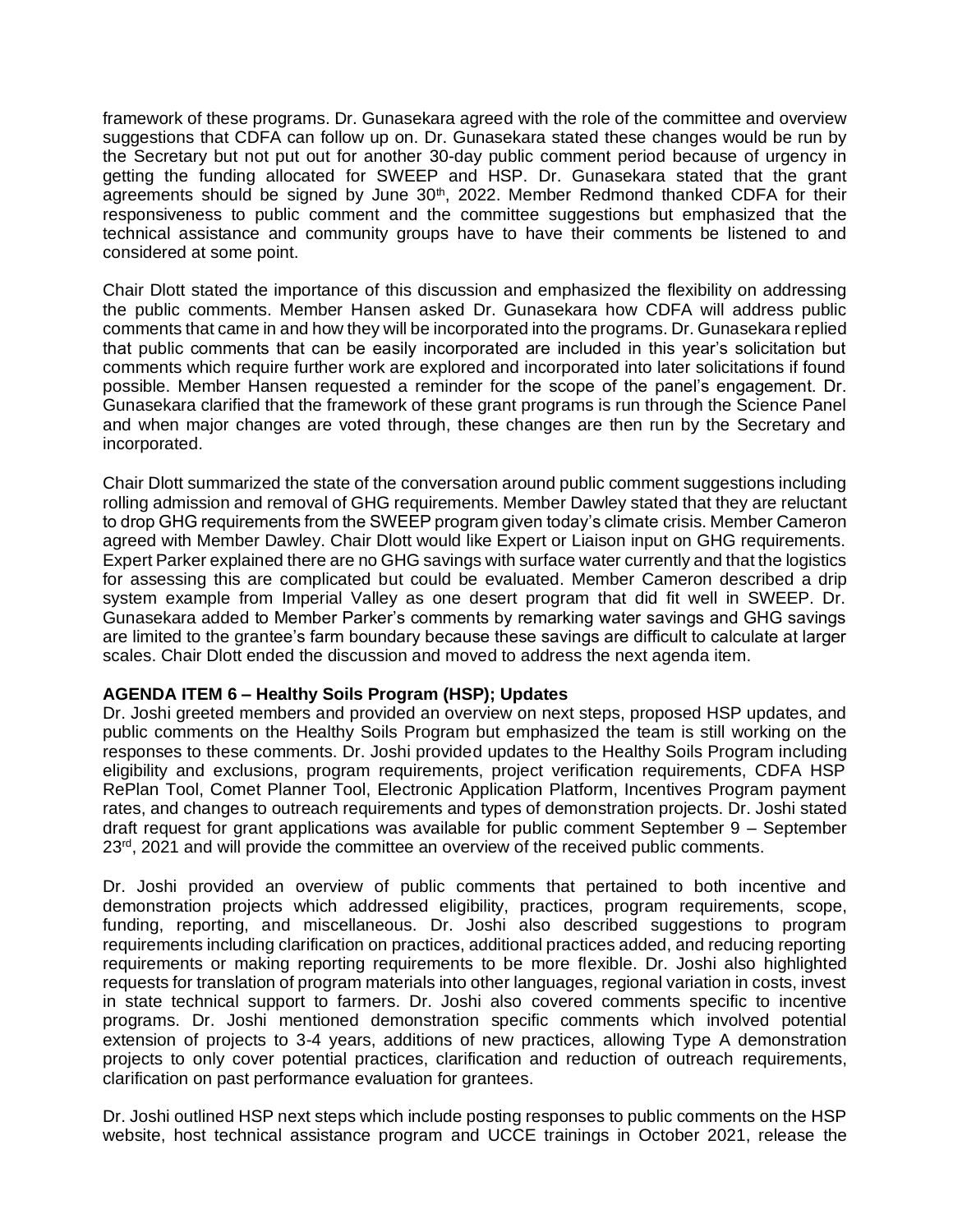solicitation October 2021 and run the application period for 4 months, implement projects as early as January 2022. Dr. Joshi requested questions on the overview.

 Member Redmond brought to the panel's attention to two public comment letters which stated frustration with the reporting and paperwork requirements for HSP. Dr. Joshi outlined the program funding process which is based on practice verification and release of standard payment - this requires change requests if grantees would like to change their grant agreements. Dr. Joshi stated the importance that project change requests must be approved prior to implementation to make sure grantees understand what can be funded from HSP and does not lead to unfortunate surprises for the grantee. Member Redmond acknowledged the stated process but highlighted the potential need to lessen the burden on the current staff by increasing staff numbers. Member Redmond also stressed emphasizing incorporating discussions into the technical assistance program training.

 Member Redmond expressed a desire to hear the responses of those in the field to these discussions. Chair Dlott indicated that the committee could agree to open discussion for a directed public comment to discuss these ideas. Member Diggs supported opening a specific public comment for HSP. Clair Dlott opened for public comment for HSP.

 Public Member Asha Shama, from the Pesticide Action Network, commented that the reporting requirements are overly burdensome, they do not support the rolling application process, and they are concerned that CDFA will not be expanding their administrative support with the increased budget. She expressed her support for more technical assistance program trainings. She additionally requested that the HSP include in the request for grant applications integrated pest management and other practices that would reduce pesticide/herbicide usage on farms.

 Public Member Jessie Cantor, from the UC Cooperative Extension and Small Farms Team in Fresno County, initially thanked members for comments, and emphasized that the HSP should focus on the adoption of practices versus just GHG emissions reductions. They proposed the creation of an ad-hoc committee to examine equity issues and potential flexibility within the program. They critiqued that the HSP does not help farmers that do crop rotations and that practices should be allowed to be applied to various parts of the project fields. Many farmers that have diverse crop rotations have been historically underserved, and the HSP does not support them in this regard.

 Public Member Sacha Lozano, from the Resource Conservation District of Santa Cruz, expressed appreciation for all the work already done on the program, however did emphasize that the HSP needs to focus on equity more to include small underrepresented farmers. They expressed concern that practices being implemented on the same field for 3 years disadvantages small farms and/or socially disadvantaged farms due to constraints on crop rotations. They expressed understanding the scientific argument on having a practice on a field for 3 years, however emphasized HSP should also focus on adoption practice.

 Public Member Brian Shobe, from the California Climate and Agriculture Network, commented that CDFA is not responsive and sometimes even dismissive of public comments. He also expressed frustration that these agenda items were informational and not action items, which would be more appropriate. He clarified the role of the Science Panel and cited that in statue, the Science Panel can advise on implementation details of the programs. He seconded the comments from previous stakeholders and commented that the meeting agenda needs to be clear so that stakeholders know when they can provide input on items.

 Public Member Emily Winfield, from the North Coast Soil Hub, expressed the desire to see CDFA be more responsive and accepting of feedback from stakeholders. Additionally, to critically review the administrative and reporting requirements for the program as they are too burdensome for grantees. Suggested that this review could take the form of an interagency panel to review the program requirements. She also indicated that it was deeply troubling that no additional HSP staff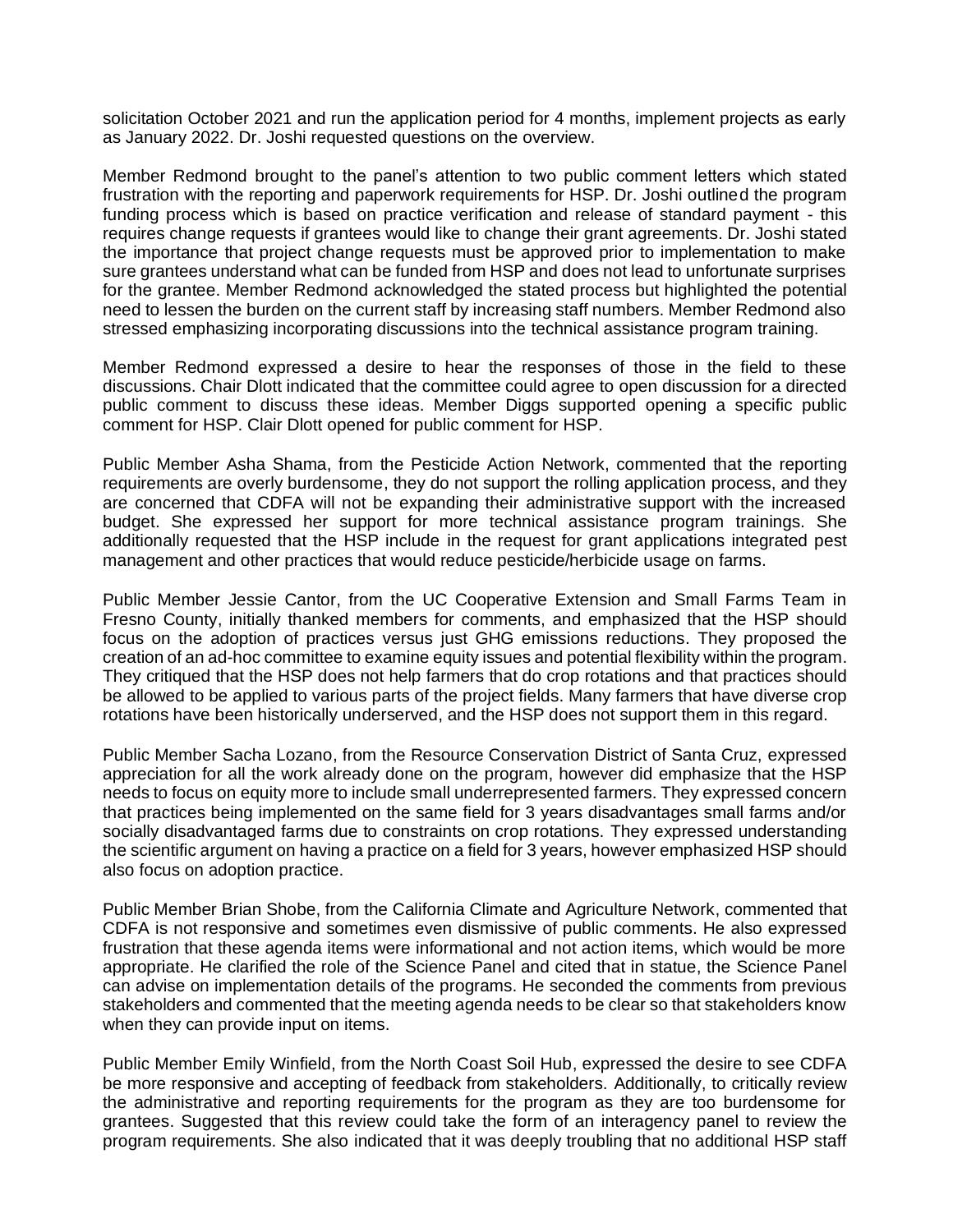were going to be added on. Additionally she expressed support for the application process to be competitive instead of first come first serve.

 Public Member Nadji Johnson from Series Imagery Company, expressed support for SWEEP and the promotion of new technologies into the SWEEP program.

 Public Member John Gilchrist, from Climate Center, suggested the review of small and mid-size farmers first in the application process and to remove the rolling application basis (allocating 30- 50% of fund for these farmers). Also commented that reporting requirement schedules should be reexamined to be more in line with less busy times in farmers work schedules.

 Public Member Sarah Light, an Extension Educator, expressed concerns over the reporting requirements for the incentives and demonstration projects. She indicated that it is unclear why the demonstration projects require 2 reports per year, and why multiple files are required for Project Change Requests. She expressed the desire for more flexibility on outreach requirements due to covid, and the focus on higher quality events - quality over quantity. She emphasized that CCAs and PCAs should be included in outreach requirements, and that the first come first serve application basis does not benefit small and/or disadvantaged farmers.

 Public Member Sri Sethuratnam, from the Center for Land Based Learning, emphasized the importance of having longer term projects, suggesting a 5-year program duration. Also commented that the program is receiving an unpreceded amount of funding, therefore it can make unpreceded changes as well.

 Public Member Arohi Sharma, a Water Policy Analyst and Soil Health Analyst with Natural Resources Defense Council, echoed the comments of the other stakeholders and emphasized that the HSP program is set up in a way that disadvantages diversified farms. Also expressed concerns on the first-come, first-serve application process and that it does not support equity.

 Chair Dlott asked for comments from the panel in response to public comment period. Member Dawley emphasized the contrast between inflexibility in spending public dollars versus stakeholders time and availability. Member Dawley pointed out that technical assistance providers are supposed to be the bridge for individuals to assist them with grant applications, invoicing, reporting to help them and emphasized that it is unfortunate that providers are the ones providing comments that the program isn't working equitably. Member Dawley also stated that the competitive application period will slow down funding and indicated that technical assistance providers, longer funding periods, and larger grant amounts should make the rolling application more equitable and work more smoothly. Member Dawley addressed outreach programs requirements and Covid issues and provided a proposal for changing who counts for outreach as a good idea for future solicitations. Member Diggs stated that the rolling application period seems to disenfranchise those that the HSP program should serve and stated that creative solutions should be considered. Member Redmond appreciated the comments from the public and emphasized the importance of listening to these comments to make sure HSP grantees experiences are positive. Dr. Gunasekara responded to comments for staffing concerns indicating that 5% of funds for administrative staff and a requirement for long term project management and requirement for employment which may outlast short term increases in funding. Dr. Gunasekara highlighted that 2020 funding was 26.5% for socially disadvantaged farmers using a first come, first serve basis. Dr. Gunasekara indicated he would provide farm size and SDFR funding information for SWEEP and HSP programs at next EFA-SAP meeting to provide clarity on dollar distribution. Chair Dlott expressed concern around the potential that HSP had a disproportionate amount of criticism and stated that it must be addressed if that is true but does not know if the criticisms are significant proportion of total population or compared to other grant programs. Chair Dlott asked for data on the perception of HSP to understand the proportion of dissatisfied grantees and stakeholders to better assess what changes should be addressed. Chair Dlott stated that delaying solicitation by changing from rolling application may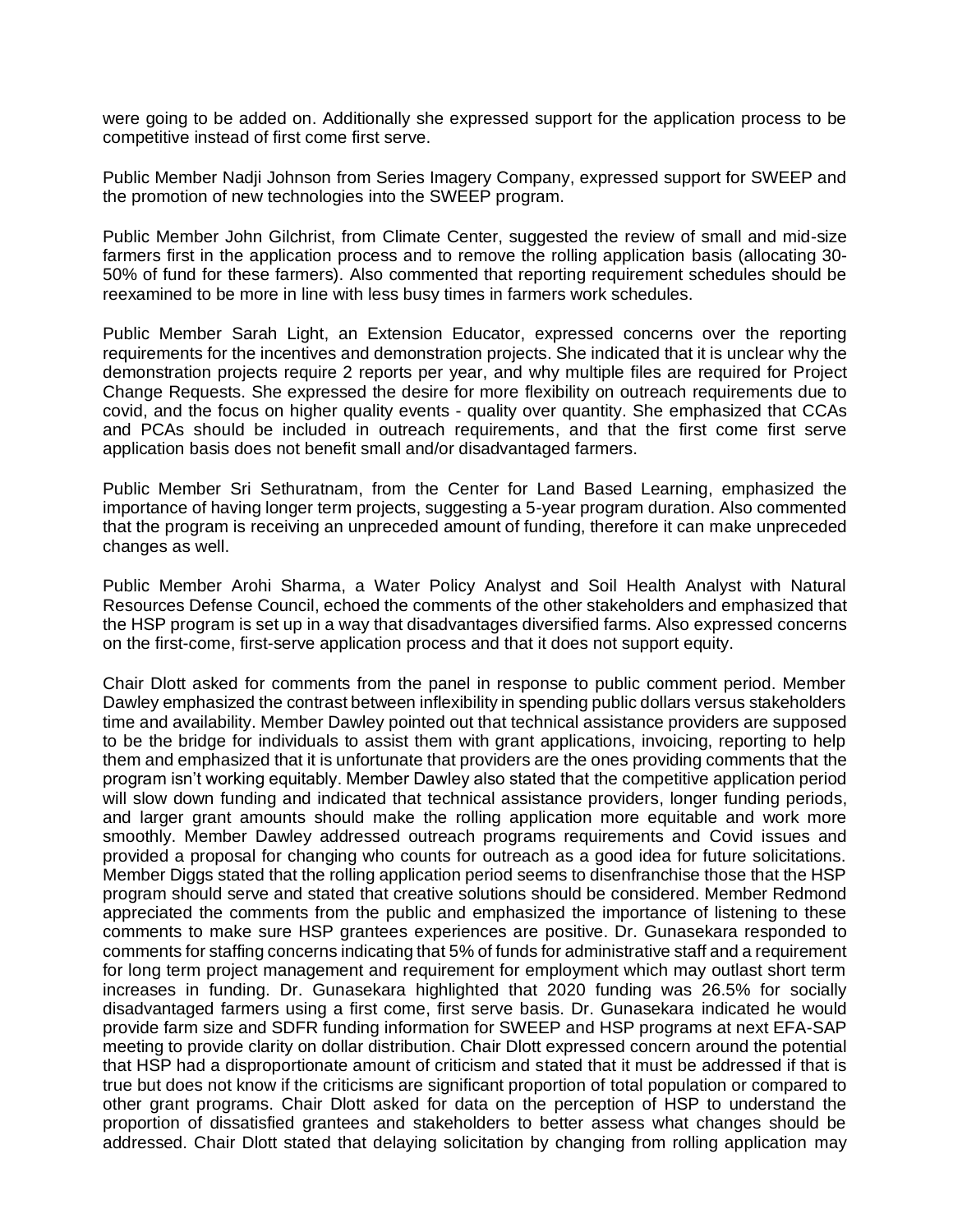result in significant delays in funding and grant efficiencies and would recommend HSP goes forward with the 2021 solicitation as a rolling application and then assesses the results.

### **AGENDA ITEM 7 – Water Efficiency Technical Assistance Program (WETA); Draft Program Framework**

 Presentation by Carolyn Cook of CDFA. Ms. Cook outlined the budget for WETA as one-time \$5 million allocated for water efficiency and nutrient management technical assistance. She noted there is a draft solicitation that is accepting public comment currently for 3-year, \$500,000 maximum awards. Ms. Cook provided an overview of the outlined the eligible organizations which included RCD's, UCCE, Non-profited and federally and California-recognized Native American Indian Tribes. Ms. Cook provided an overview of the program.

 Expert Parker asked if there would be money allocated for translation assistance. Ms. Cook responded that the program is modeled like the Climate Smart Agriculture Technical Assistance Program which does include translation services. Member Redmond inquired about training. Ms. Cook clarified that training is related to irrigation efficiency related to water, energy, nutrient efficiency. Member Redmond suggested coordination with irrigated lands regulatory program specifically in consideration for organic community nutrient use to make knowledge on this topic more widespread for all irrigation practices trainers. Member Cameron commented that irrigated lands regulatory program does not differentiate between organic and conventional.

 Member Cameron also asked if this program would allow Resource Conservation Districts (RCD) to hire a person to work on these evaluations if they don't already have someone on this. Ms. Cook replied positively and stated this would be possible if the RCD can show the person is experienced with water efficiency and administrative experience.

 Chair Dlott asked if commodity boards are eligible? Dr. Gunasekara stated that the commodity board will need to evaluate if that board has a non-profit arm and that historically these types of programs have been limited to RCD, UCCE, Non-profits, and Federally- and California-recognized Native American Indian Tribes. Chair Dlott asked if this also includes CSU's and community colleges. Ms. Cook replied yes it does.

#### **AGENDA ITEM 8 – Climate Smart Agriculture Technical Assistance Program; Updates**

 Presentation by Carolyn Cook of CDFA. Ms. Cook clarified that the technical assistance program covers SWEEP, HSP, and other climate-smart programs. Ms. Cook provided an overview of the work by the program listing a proactive solicitation for HSP and SWEEP technical assistance funding. Ms. Cook also indicated that there will likely be another solicitation for technical assistance upcoming to help with the large budget increase and that an update on this will be presented at the next EFA-SAP meeting.

 Chair Dlott inquired if all money is typically expended for the technical assistance providers to see if these providers could assist with the grant funding increase. Ms. Cook indicated that the funding has been under subscribed consistently. Chair Dlott emphasized that this would be a very good opportunity for programs in underserved areas to take advantage of to help with fulfilling grant program requirements. Dr. Gunasekara noted that it is difficult to put out a solicitation without knowing the dollar amount available, but it must be done to give enough time to get the technical assistance program contracts in place before the grant incentive program solicitation is released. Chair Dlott asked for clarification on the timing of the technical assistance program solicitation release. Ms. Cook indicated that there is not yet a timeline available for AMMP and the Pollinator Habitat Program, but that HSP and SWEEP technical assistance provider awards were announced in July 2021. The technical assistance providers awarded for these programs will be ready for assisting with HSP and SWEEP solicitations this October. Chair Dlott asked if there might be funds available for implementation in addition to application given the expected increase in grant applicants and new grantees. Ms. Cook indicated that HSP has only had one solicitation release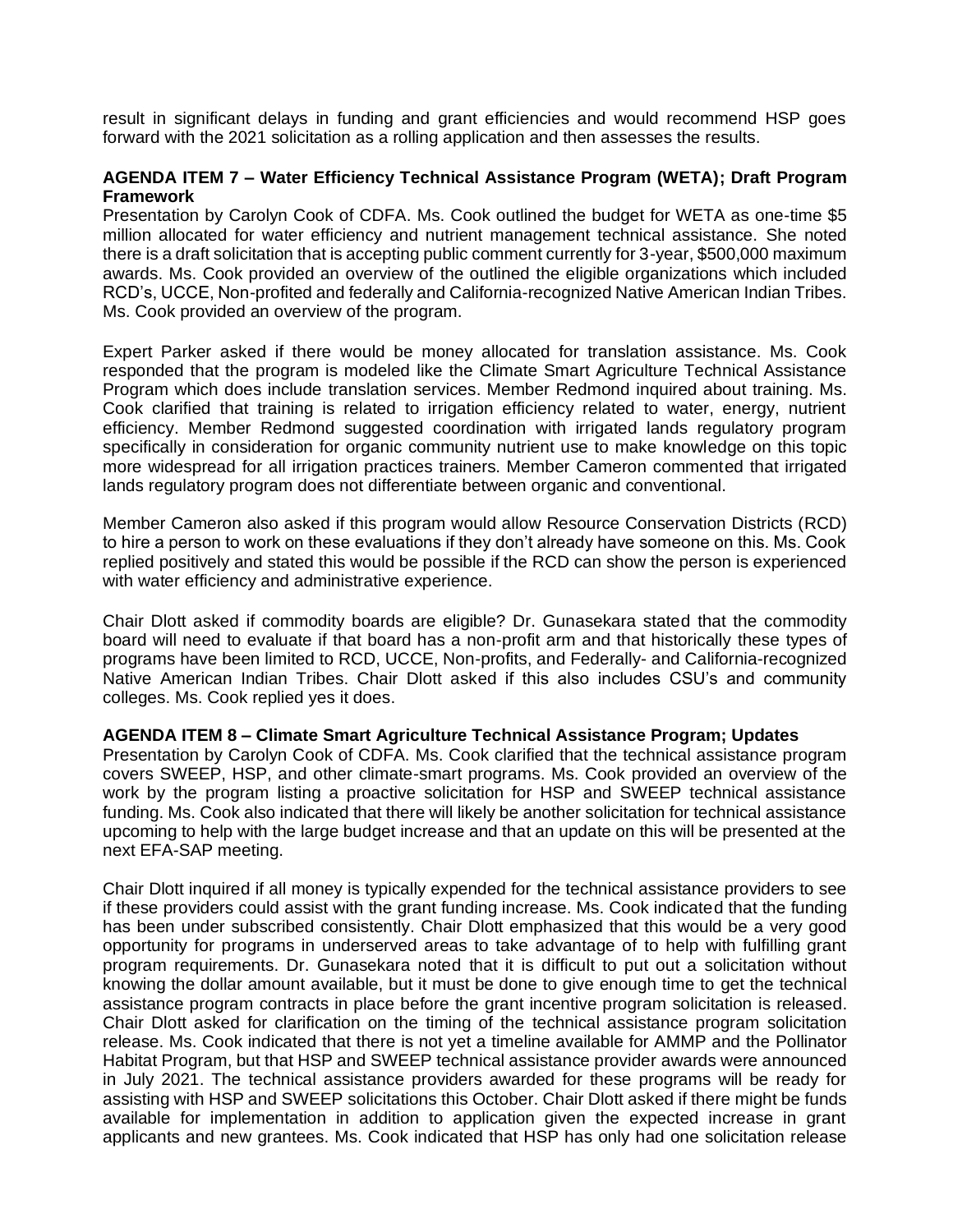with technical assistance providers available and this has been an important collaboration between farmers and technical assistance providers for applying and participating in HSP. Dr. Gunasekara clarified that the current technical assistance providers grant agreements do allow for on-going grant assistance in addition to the application, including project change requests. Member Parker seconded and pointed out that the technical assistance providers spend a lot of time on assisting with the implementation phase.

### **AGENDA ITEM 9 – Public Comments**

Chair Dlott opened the public comment period for all agenda items.

 Public Member Brian Shobe, from the California Climate and Agriculture Network, offered a compromise for the application review process where a portion of funds are released for first come first serve, then a portion is held until the end of the 4-month application period to allow more time for application submittal and provide time for CDFA staff to assess the equity statistics on the funding awarded. He emphasized previous statistics that less complex applications were submitted last time there was a first come first serve application process. He requested a motion to vote on this proposal. Additionally, he commented for SWEEP that keeping the funding cap limit would allow more grants to be awarded, and that during the SWEEP advisory group process, the topic of increasing the cost cap was never brought up as a topic of concern.

 Public Member Katy Patterson, from American Farmland Trust, indicated that they will be providing written comments on the CAPGP that will reflect compatibility with new legislation, including language on groundwater sustainability, and the prioritization of high and medium priority basins in conservation planning funding efforts.

 Public Member Rebekah Weber, from CCOF, commented on the CAPGP in that CDFA should create a separate organic transition plan program.

 Public Member Asha Sharma supported CCOF's comments for the need to make a separate organic transitional program.

 Chair Dlott opened up the floor for comment and Member Redmond indicated she wanted to discuss the rolling application process further and consider the public comment "pause" proposal from Brian Shobe. Member Hansen asked what would need to happen to the guidelines if this application process changed. Dr. Gunasekara clarified that it would be like closing and opening a new solicitation all over again. Member Diggs clarified that accepting applications would not be paused, but the awarding would be, and expressed caution that this change in application acceptance would need to be communicated clearly to the public. Member Cameron expressed concern over not having enough interest based on changing the application process and not being able to allocate all the funds if there was the change. Dr. Gunasekara indicated that in general the HSP and SWEEP programs are oversubscribed by 150-200%. Member Cameron expressed concern over HSP specifically. Dr. Gunasekara referenced the statistics for the 2020 HSP, and out of the \$25 million available, the over-subscription rate was 192%, and it could have been higher. Chair Dlott stated that the program now has 3 times the amount of funding from the 2020 year. Chair Dlott expressed desire to focus on the key issue of equity and how lack of technical assistance providers will still be an issue regardless of the application process. Chair Dlott inquired if more funding could be provided for technical assistance services. Member Dawley expressed concern based on comments received about confusing program requirements, and that if the application acceptance process changed, it might create more confusion. Member Redmond expressed desire to get back to the comment from Chair Dlott on Technical Assistance.

 Chair Dlott then asked for Member comments on the proposed funding cap increase for SWEEP. increasing the cost cap would limit the amount of applications awarded. Member Cameron suggested a compromise of \$150,000 cost cap. Member Buffington suggested a higher incentive Member Diggs expressed mixed feelings because implementation costs have increased but